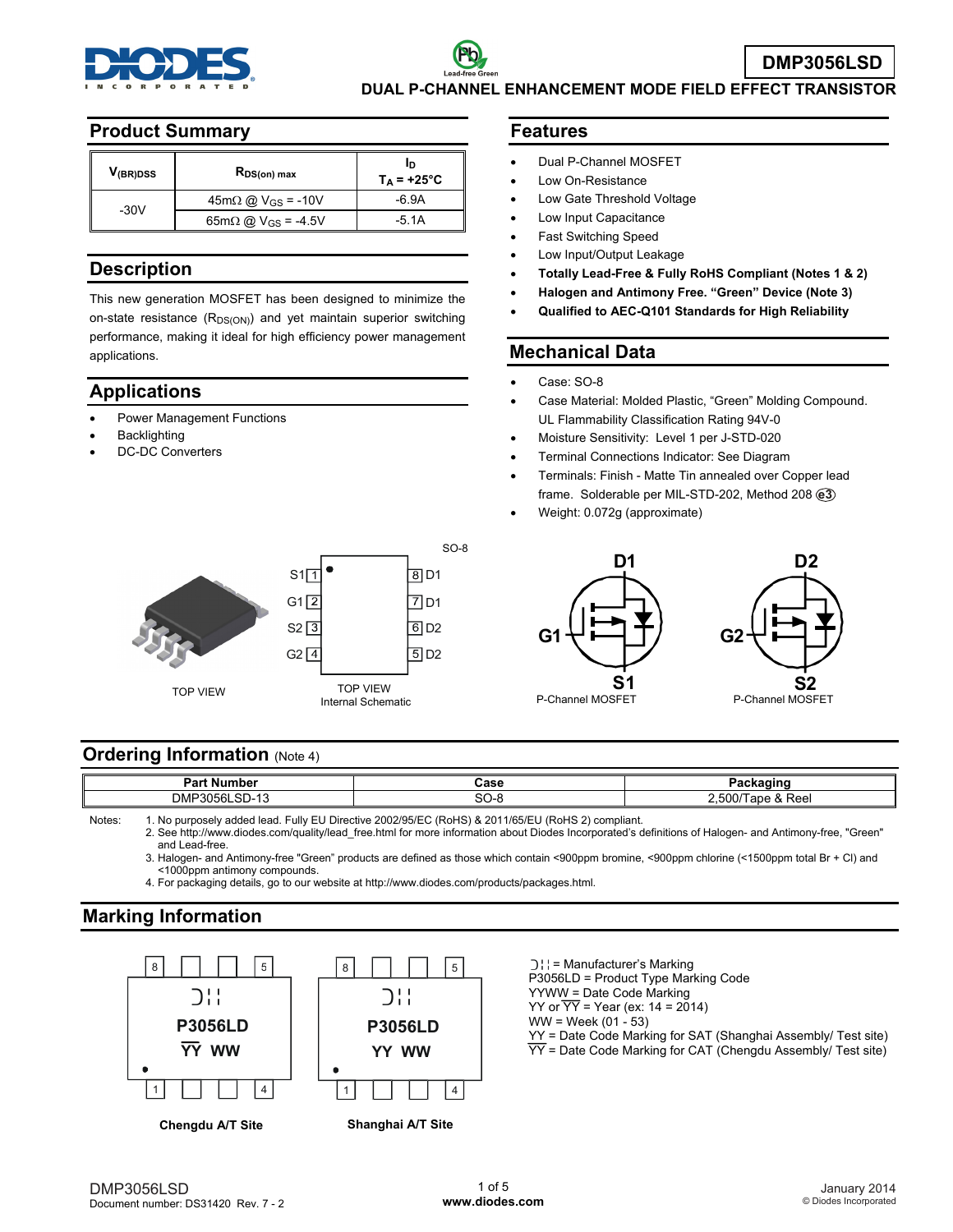

### **Maximum Ratings** (@TA = +25°C, unless otherwise specified.)

| <b>Characteristic</b>         |                 |                                              | Symbol           | Value            | <b>Units</b> |
|-------------------------------|-----------------|----------------------------------------------|------------------|------------------|--------------|
| Drain-Source Voltage          |                 |                                              | V <sub>DSS</sub> | $-30$            |              |
| Gate-Source Voltage           |                 |                                              | V <sub>GSS</sub> | ±20              |              |
| Drain Current (Note 5)        | Steady<br>State | $T_A = +25^{\circ}C$<br>$T_A = +70^{\circ}C$ | חו               | $-6.9$<br>$-5.8$ |              |
| Pulsed Drain Current (Note 6) |                 |                                              | <b>IDM</b>       | -24              |              |

# **Thermal Characteristics**

| <b>Characteristic</b>                            | Svmbol         | Value           | Unit          |
|--------------------------------------------------|----------------|-----------------|---------------|
| Total Power Dissipation (Note 5)                 | P <sub>D</sub> | 2.5             | W             |
| Thermal Resistance, Junction to Ambient (Note 5) | $R_{\theta$ JA | 50              | $\degree$ C/W |
| Operating and Storage Temperature Range          | . Istg         | $-55$ to $+150$ | $\sim$        |

# Electrical Characteristics (@TA = +25°C, unless otherwise specified.)

| <b>Characteristic</b>              | Symbol                  | <b>Min</b>                      | Typ    | Max                             | Unit      | <b>Test Condition</b>                                                           |
|------------------------------------|-------------------------|---------------------------------|--------|---------------------------------|-----------|---------------------------------------------------------------------------------|
| OFF CHARACTERISTICS (Note 7)       |                         |                                 |        |                                 |           |                                                                                 |
| Drain-Source Breakdown Voltage     | <b>BV<sub>DSS</sub></b> | $-30$                           |        |                                 | V         | $V_{GS}$ = 0V, $I_D$ = -250µA                                                   |
| Zero Gate Voltage Drain Current    | <b>I</b> <sub>DSS</sub> | $\hspace{0.1mm}-\hspace{0.1mm}$ |        | $-1$                            | μA        | $V_{DS}$ = -30V, $V_{GS}$ = 0V                                                  |
| Gate-Source Leakage                | <b>I</b> GSS            |                                 |        | ±100<br>±800                    | nA        | $V_{GS} = \pm 20V$ , $V_{DS} = 0V$<br>$V_{GS} = \pm 25V$ , $V_{DS} = 0V$        |
| <b>ON CHARACTERISTICS (Note 7)</b> |                         |                                 |        |                                 |           |                                                                                 |
| Gate Threshold Voltage             | $V$ <sub>GS(th)</sub>   | $-1$                            | $-1.7$ | $-2.1$                          | V         | $V_{DS}$ = $V_{GS}$ , $I_D$ = -250 $\mu$ A                                      |
| Static Drain-Source On-Resistance  | $R_{DS(ON)}$            |                                 |        | 45<br>65                        | $m\Omega$ | $V_{GS}$ = -10V. In = -6.0A<br>$V_{GS}$ = -4.5V, $I_D$ = -5.0A                  |
| l Forward Transconductance         | <b>gfs</b>              | $\overline{\phantom{0}}$        | 8      |                                 | S         | $V_{DS}$ = -10V, $I_D$ = -5.3A                                                  |
| Diode Forward Voltage (Note 7)     | $V_{SD}$                | $-0.5$                          |        | $-1.2$                          | $\vee$    | $V_{GS} = 0V$ , $I_S = -1.7A$                                                   |
| DYNAMIC CHARACTERISTICS            |                         |                                 |        |                                 |           |                                                                                 |
| Input Capacitance                  | $C_{iss}$               | $\overline{\phantom{m}}$        | 722    |                                 | pF        |                                                                                 |
| Output Capacitance                 | C <sub>oss</sub>        |                                 | 114    | $\overline{\phantom{0}}$        | pF        | $V_{DS}$ = -25V, $V_{GS}$ = 0V<br>$f = 1.0$ MHz                                 |
| Reverse Transfer Capacitance       | C <sub>rss</sub>        |                                 | 92     |                                 | pF        |                                                                                 |
| Gate Resistance                    | $R_G$                   |                                 | 3.3    |                                 | Ω         | $V_{DS}$ = 0V, $V_{GS}$ = 0V<br>$f = 1.0$ MHz                                   |
| SWITCHING CHARACTERISTICS          |                         |                                 |        |                                 |           |                                                                                 |
| <b>Total Gate Charge</b>           | Q <sub>G</sub>          |                                 | 6.8    |                                 | nC        | $V_{DS}$ = -15V, $V_{GS}$ = -4.5V,<br>$I_D = -6A$                               |
|                                    | $Q_G$                   |                                 | 13.7   |                                 |           |                                                                                 |
| Gate-Source Charge                 | $Q_{GS}$                |                                 | 1.6    |                                 | nC        | $V_{DS}$ = -15V, $V_{GS}$ = -10V,<br>$In = -6A$                                 |
| Gate-Drain Charge                  | Q <sub>GD</sub>         |                                 | 4.2    |                                 |           |                                                                                 |
| Turn-On Delay Time                 | $t_{d(on)}$             |                                 | 6.4    | $\overbrace{\qquad \qquad }^{}$ |           | $V_{DS}$ = -15V. $V_{GS}$ = -10V.<br>$\ln$ = -1A, R <sub>G</sub> = 6.0 $\Omega$ |
| <b>Rise Time</b>                   | $t_{r}$                 | $\overline{\phantom{0}}$        | 5.3    |                                 |           |                                                                                 |
| Turn-Off Delay Time                | $t_{d(\text{off})}$     |                                 | 26.5   |                                 | ns        |                                                                                 |
| <b>Fall Time</b>                   | tғ                      |                                 | 14.7   |                                 |           |                                                                                 |

Notes: 5. Device mounted on 2 oz. 1" x 1" Copper pads on 2" x 2" FR-4 PCB.

6. Pulse width ≤10μS, Duty Cycle ≤1%.

7. Short duration pulse test used to minimize self-heating effect.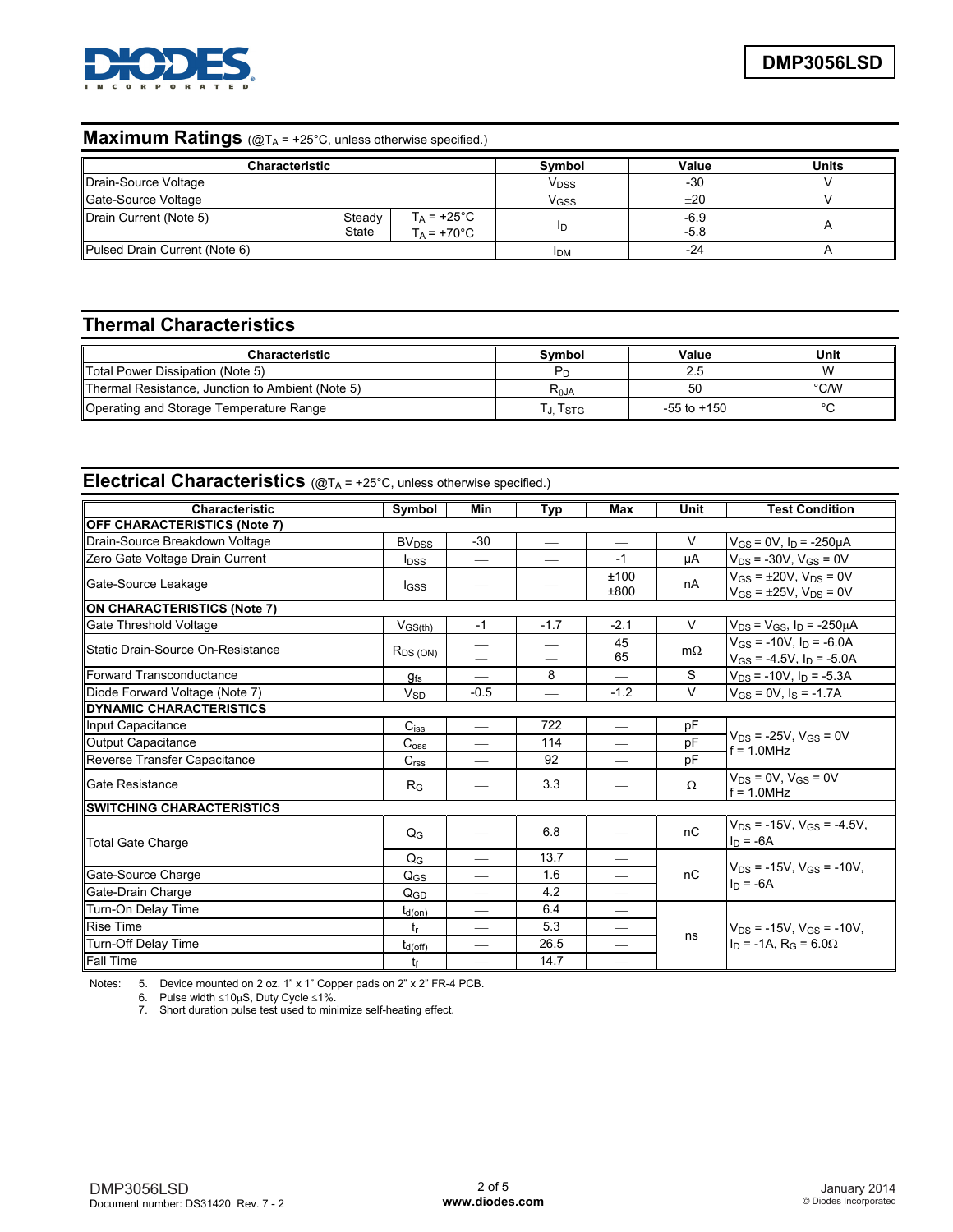









Fig. 6 Typical Total Capacitance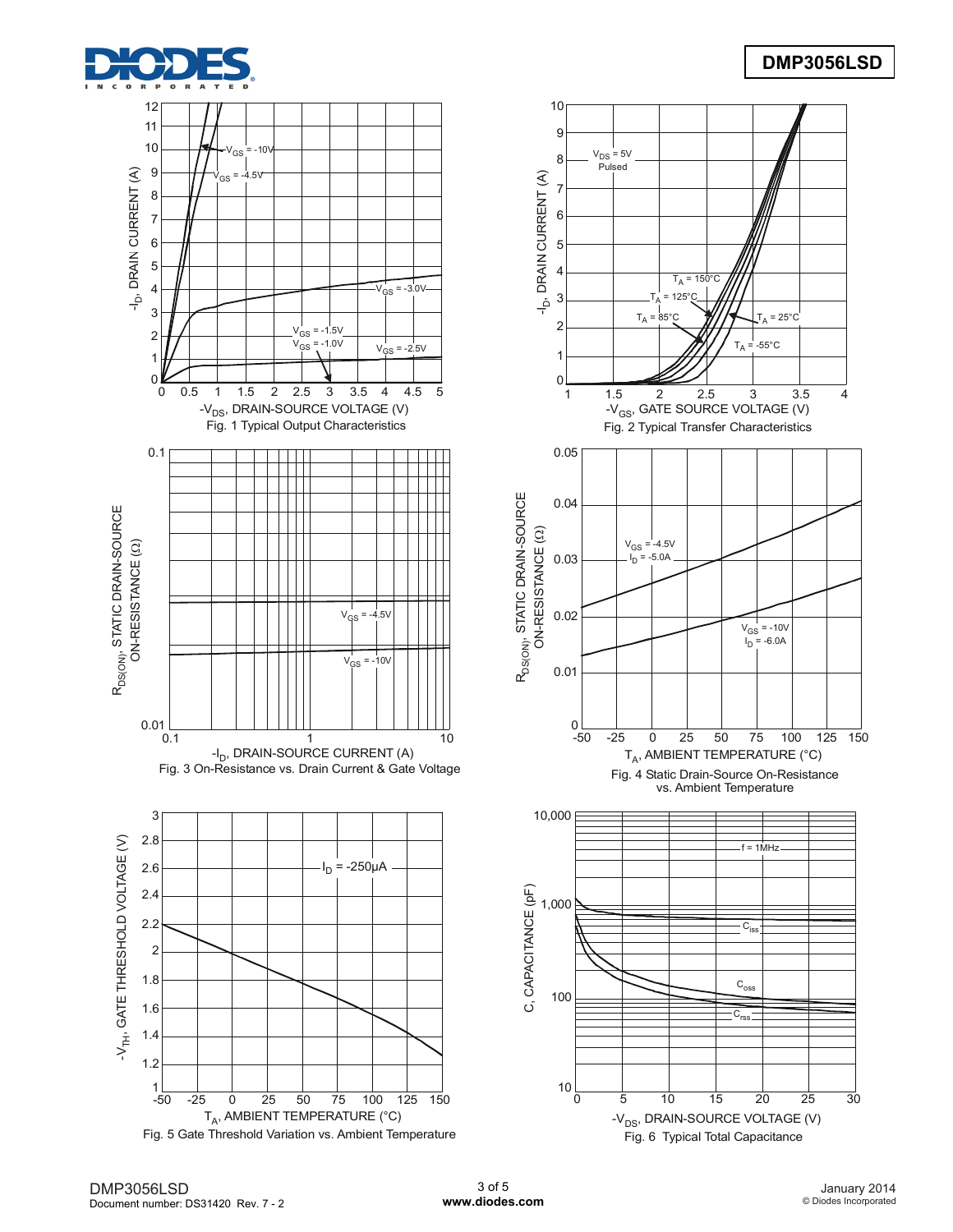



# **Package Outline Dimensions**

Please see AP02002 at [http://www.diodes.com/datasheets/ap02002.pdf fo](http://www.diodes.com/datasheets/ap02002.pdf)r latest version.



| $SO-8$         |          |      |  |  |
|----------------|----------|------|--|--|
| Dim            | Min      | Max  |  |  |
| A              |          | 1.75 |  |  |
| A <sub>1</sub> | 0.10     | 0.20 |  |  |
| A2             | 1.30     | 1.50 |  |  |
| A3             | 0.15     | 0.25 |  |  |
| b              | 0.3      | 0.5  |  |  |
| D              | 4.85     | 4.95 |  |  |
| Е              | 5.90     | 6.10 |  |  |
| E <sub>1</sub> | 3.85     | 3.95 |  |  |
| е              | 1.27 Typ |      |  |  |
| h              |          | 0.35 |  |  |
| L              | 0.62     | 0.82 |  |  |
| θ              | 0°       | 8°   |  |  |
| mensions       |          |      |  |  |

# **Suggested Pad Layout**

Please see AP02001 at [http://www.diodes.com/datasheets/ap02001.pdf fo](http://www.diodes.com/datasheets/ap02001.pdf)r the latest version.



| <b>Dimensions</b> | Value (in mm) |
|-------------------|---------------|
|                   | 0.60          |
|                   | 1.55          |
| C.1               | 54            |
|                   | 127           |